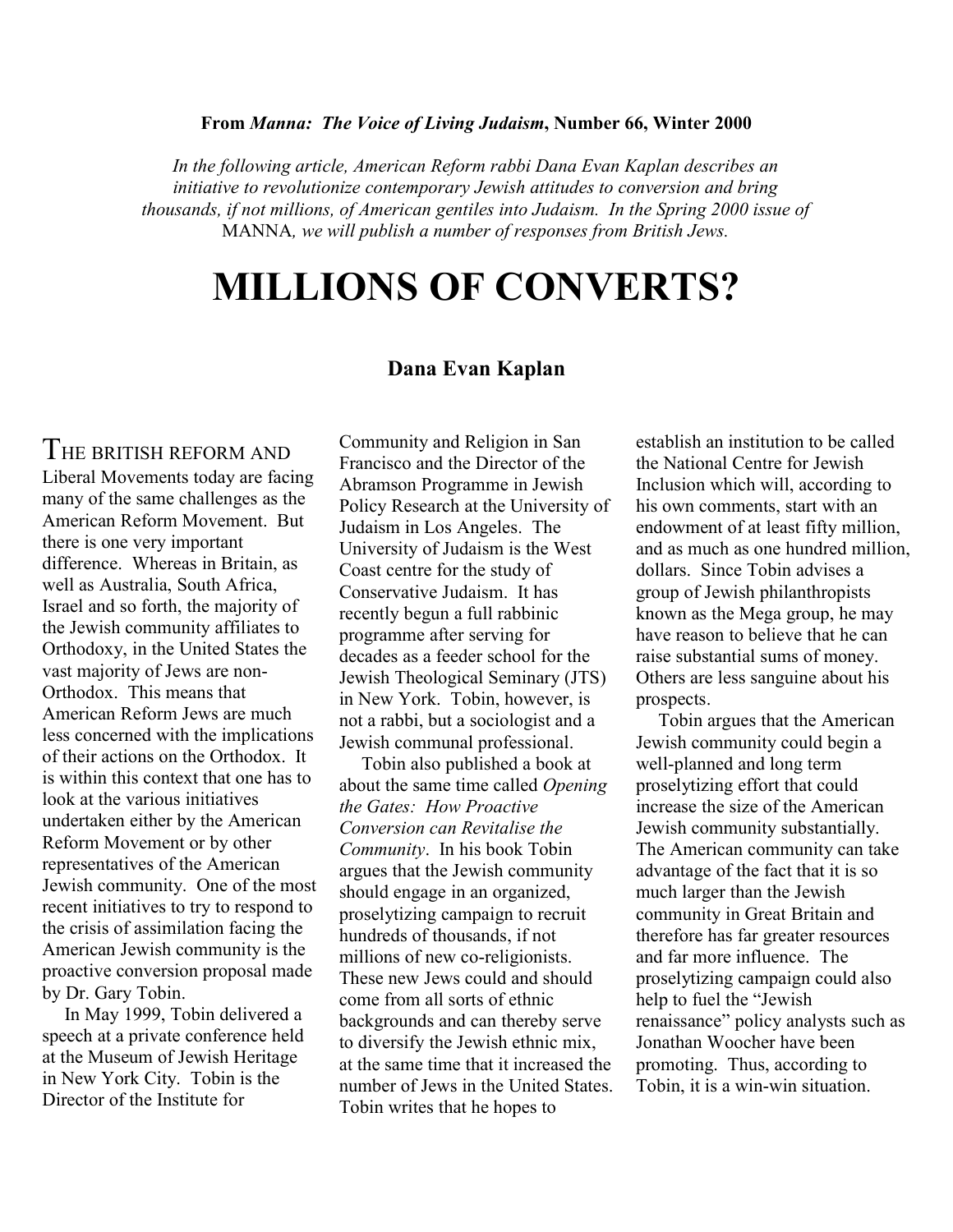Tobin's proposal has generated a substantial amount of media coverage, not only in the Jewish press, but in the secular media as well. Some newspapers have linked his specific proposal with a more general look at conversion to Judaism. The Chicago Jewish News recently ran a cover story on conversion to Judaism. It featured a forty-year-old woman named Jennifer Peters who had decided to convert from Christianity to Judaism. Inside the newspaper there was a lengthy essay by Peters on how she had gone from being an active member of her church to becoming a Jew. She converted on June 24<sup>th</sup> 1999 at Congregation Solel and, presumably, the essay was written as a requirement of the conversion programme. On a facing page, a Jewish Telegraphic Agency article on Tobin's proposal is reprinted. In the article, Tobin bluntly states that his proposal is "not a magic bullet to save Judaism" but rather part of a multifaceted strategy for rebuilding the Jewish community. "If Judaism institutionally, communally, ideologically is strong and power, others will choose to join. The question is, are we prepared to let them?"

Tobin's proposal did not come completely out of the blue. In 1997, Rabbi Harold Schulweis, the respected liberal Conservative rabbi of Temple Beth Israel in Encino, California wrote an impassioned please for the promotion of conversion to Judaism. This has been a policy urged by Schulweis for many years. Tobin, a fellow Californian, seems to have been

influenced by Schulweis. There have been many others, particularly since Reform leader Rabbi Alexander Schindler's speech, advocating Jewish proselytizing. As far back as 1979 Schindler argued that Jewish proselytizing had been done extensively in the ancient world but had declined or even stopped as a result of severe pressure from the dominant Christian authorities from the fourth centure onward. Now that such pressures no longer existed it was time to renew this more assertive and self-confident approach to conversion to Judaism. Schindler stated "we live in American today. No repressive laws restrain us. The fear of persecution no longer inhibits us. There is no earthly reason now why we cannot resume our ancient vocation and open our arms wide to all newcomers. Why are we so hesitant? Are we ashamed? Must one really be a mad man to choose Judaism? Let us shuffle off our insecurities. Let us recapture our self-esteem. Let us demonstrate our confidence in those values which our faith enshrines."

Thus, the current interest in conversion follows earlier Reform thinkers and institutional leaders. There is an extensive record of Reform thinkers advocating Jewish missionary activity in the United States, Great Britain, and even Germany. This record goes back a hundred years or more.

Tobin is not a historian and is not interested in searching out the roots of this idea. He barely mentions ancient Jewish interest in the subject, which is unfortunate because there has been much

excellent research specifically on attitudes toward conversion in the Biblical, Second Temple, and Talmudic periods.

There were two well regarded studies both published during the Second World War and both written by scholarly Reform rabbis. One was Bernard Bamberger's Proselytism in the Talmudic Period, which was published by the Hebrew Union College Press in 1939. The other book was William Braude's Proselytizing in the First Five Centuries of the Common Era: The age of the Tannaim and Amoraim. Recently a large number of new books as well as articles have been published that generally support the contention that early Judaism encouraged conversion. These include Gary Porton's The Stranger Within Your Gates: Converts and Conversion in Rabbinic Literature, Louis Feldman's Jew and Gentile in the Ancient World: Attitudes and Interactions from Alexander to Justinian, and Robert Goldenberg's The Nations that Know Thee Not: Ancient Jewish Attitudes Toward Other Religions. Most recent is Shaye Cohen's, The Beginnings of Jewishness: Boundaries, Varieties, Uncertainties. It is very unsatisfactory that Tobin, as well as most other recent advocates of conversion, make do with fleeting references to the fact that active conversion to Judaism is not a new idea. This ignorance is exhibited not only by those who advocate conversion as a publish policy, but also those who write 'how to' books on conversion to Judaism. This latter topic has become a very popular subject for books in recent